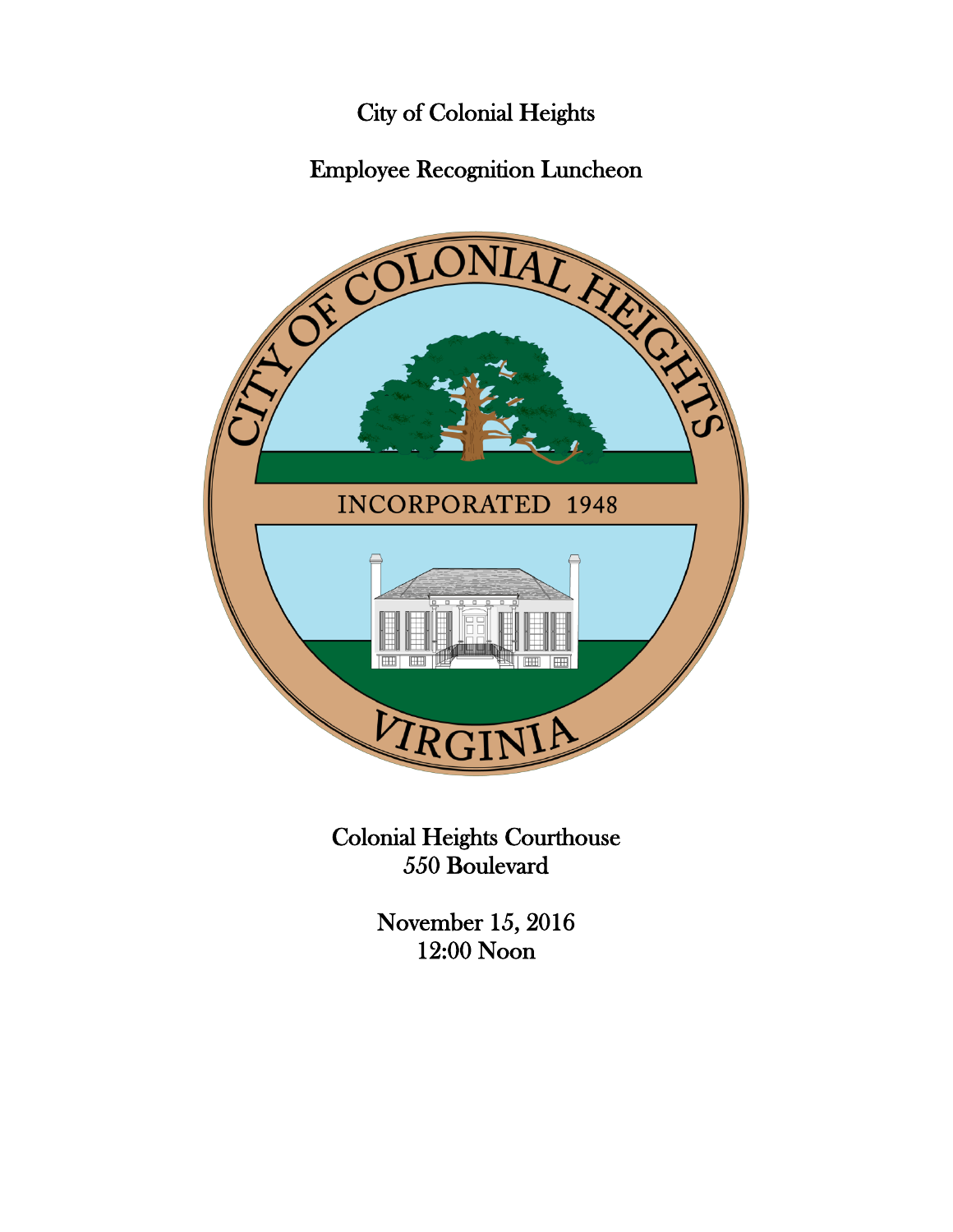#### Five Years Service

Amy G. Armstrong, Recreation & Parks Andrew L. Barnhouse, Police Bruce E. Cashion, City Assessor Rickey A. Corn, Public Works Megan G. Gay, Finance Elizabeth A. Gegenheimer, Fire & EMS Brandon D. Gist, Public Works Mathew R. Glascock, Fire & EMS Rebecca P. Lynch, Office on Youth Jamie P. Schoot, Public Works

### Ten Years Service

William B. Bray, Commonwealth's Attorney Kristin L. Daniel, Commonwealth's Attorney Hugh P. Fisher, III, City Attorney Harriet M. Frenier, Treasurer Elke B. Gibbs, City Manager Steven W. Gillam, Fire & EMS Christopher D. Harris, Police Abby J. Lynch, Office on Youth Brandon S. Owen, Public Works Gerard J. Petet, Fire & EMS Terry E. Schane, Fire & EMS Melissa A. Setterholm, Fire & EMS Michael L. Sheehan, Sheriff Gregory A. Thinnes, Police James Thomas, Public Works James D. Waldrop, Police

### Fifteen Years Service

Eric A. Albert, Fire & EMS Lewis A. Archileti, Information Technology C. Scott Davis, Planning & Community Development Karen K. Saunders, Information Technology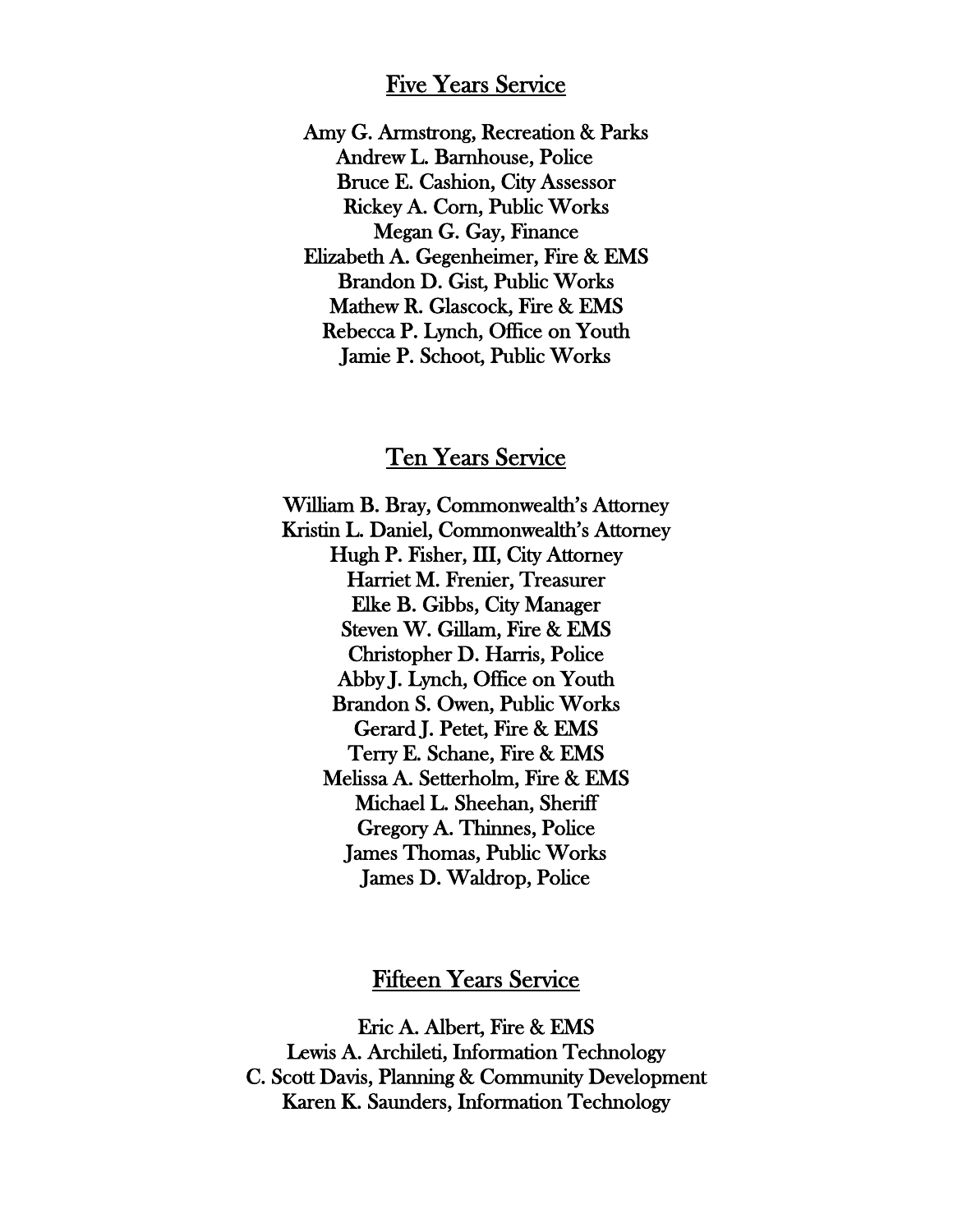### Twenty Years Service

Patsy A. Dixon, Public Works Steven F. Perkins, Public Works

### Twenty-Five Years Service

David W. Avent, Recreation & Parks Steven P. Kolev, Police Arlene R. Walters, Police

### Thirty Years Service

Daniel E. Kanusek, Jr., Public Works Stacy L. Stafford, Circuit Court

> Thirty-Five Years Service Wayne T. Newsome, Police Deborah T. Pulver, Finance